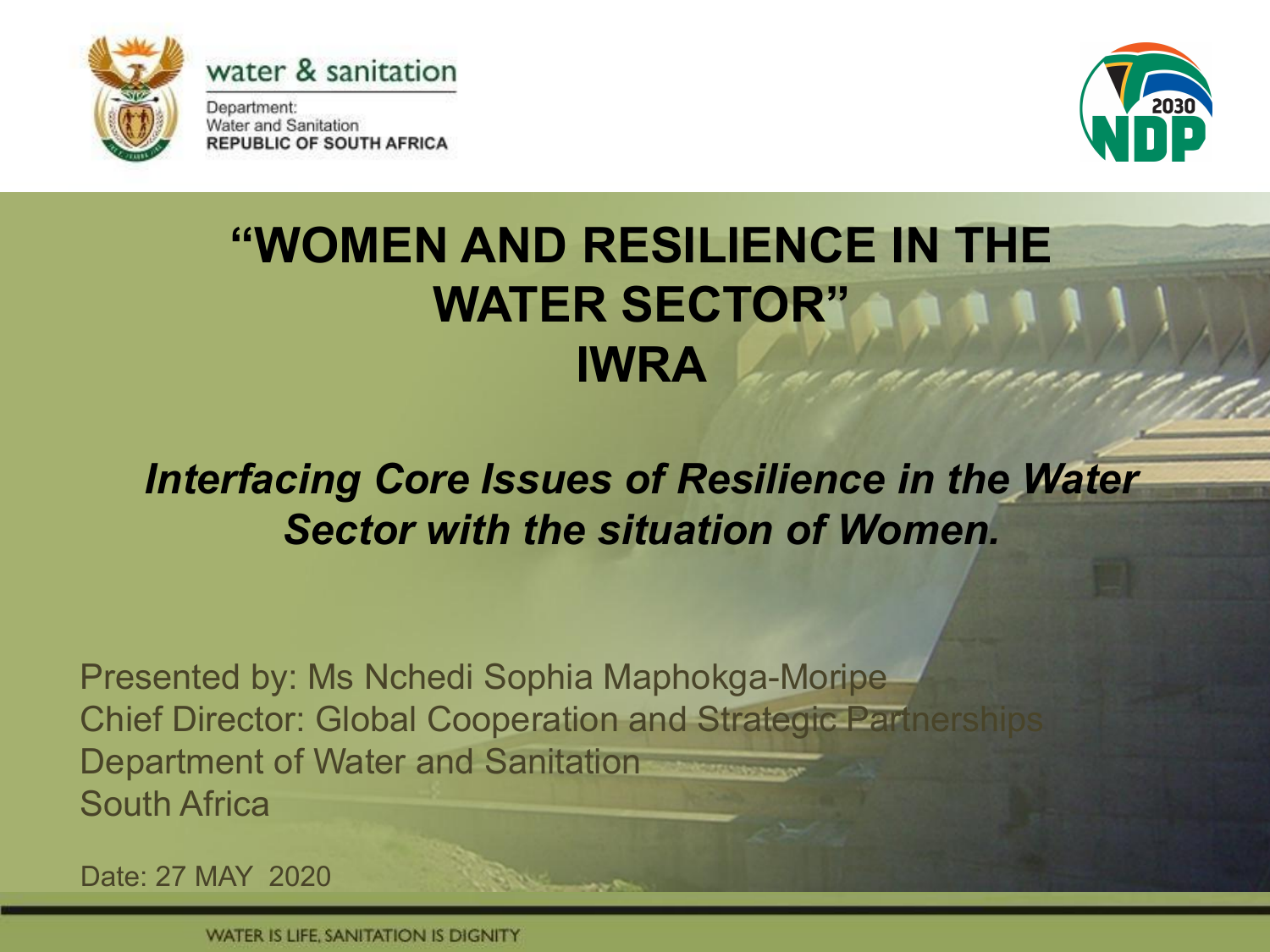Policies and Systems to support Women and Resilience in the water sector

# What is the Problem?

- Do we have such Policies at national Levels?
- Are there Systems in Place to support implementation of such Policies?
- Do we have Political Will to Ensure implementation?
- Do we Have Women Who qualify to fit in?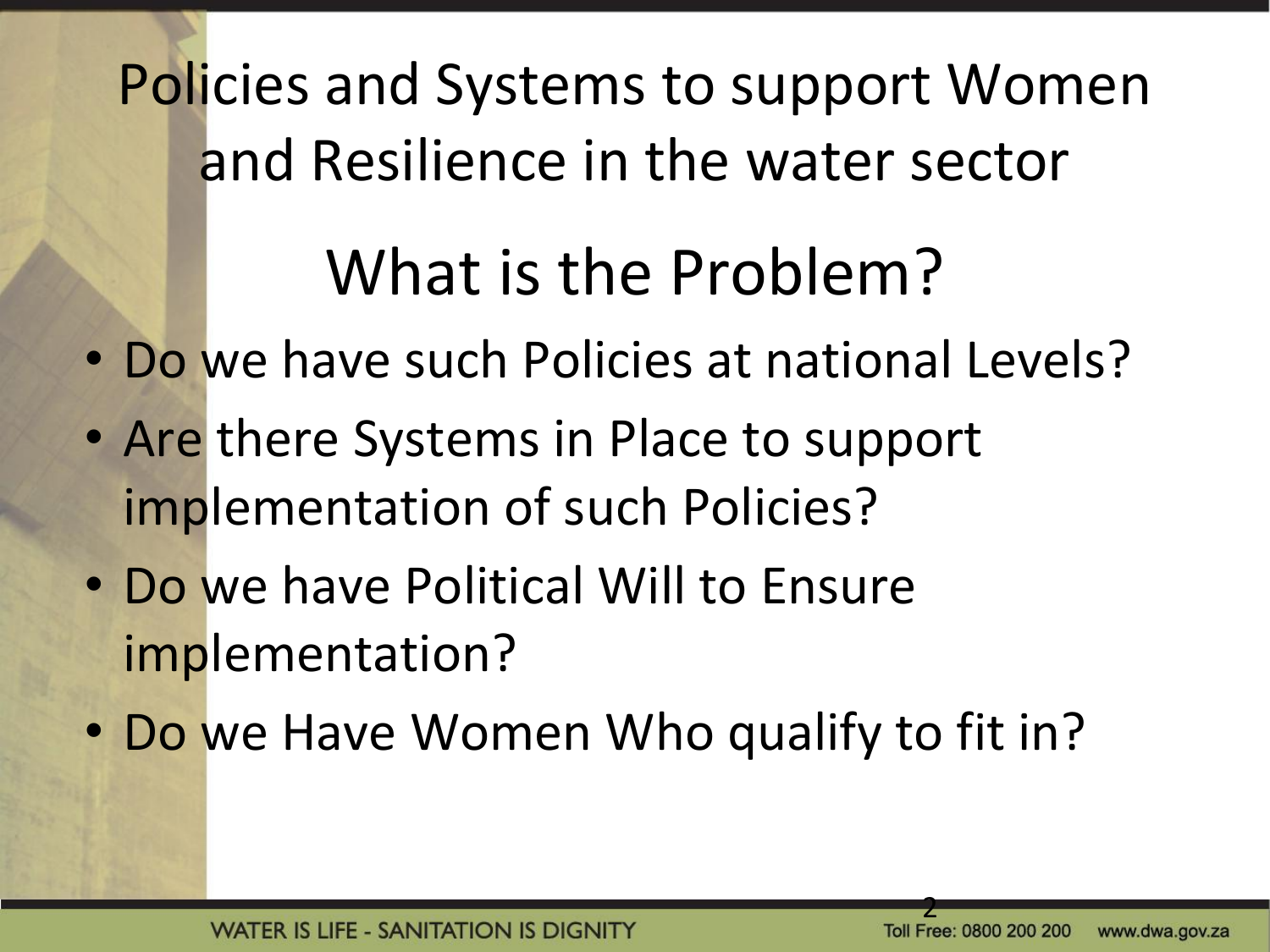# Policies and Systems to support Women and Resilience in the water sector

# What Do we Know?

- $\blacktriangleright$  That there are Policies in place at National Level in many countries
- $\vee$  Yes we do have strong multilateral organizations BUT not enough support and no resources and platforms to monitor.
- $\blacktriangleright$  There is no obligatory Systems in Place to support implementation of such Policies.
- ◆ Yes many countries Do have Political Will to Ensure implementation? E.g. South Africa
- $\vee$  Yes we DO Have many Women Who qualify to fit in?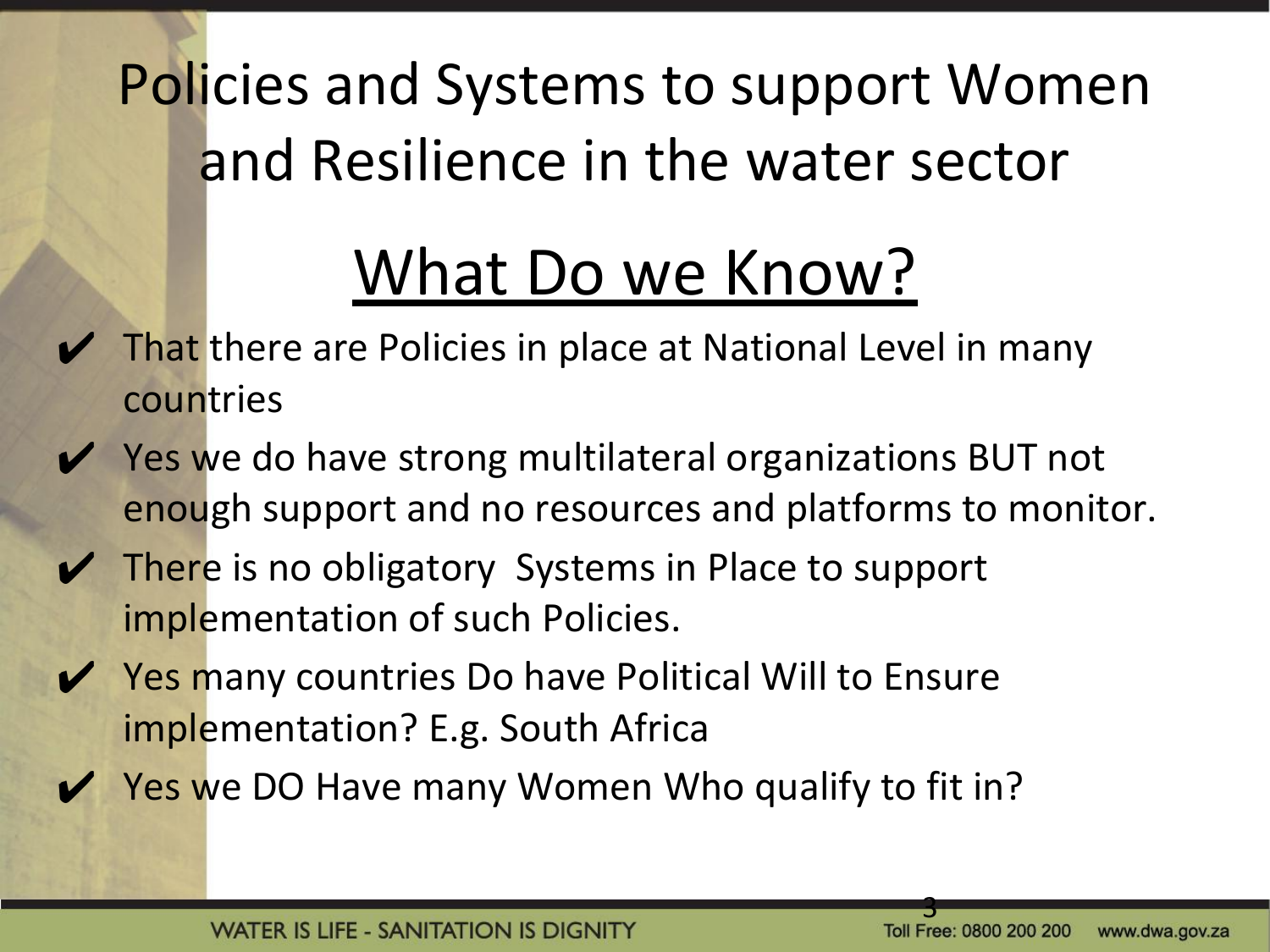# The BIG QUESTION!

### WHAT IS THE MISSING LINK? IS IT *WOMEN's Power* OR *POLITICAL AND SOCIAL LANDSCAPE IN OUR COUNTRIES?*

*Do we know what Policies and Legislation should do for Women in the Water Sector?*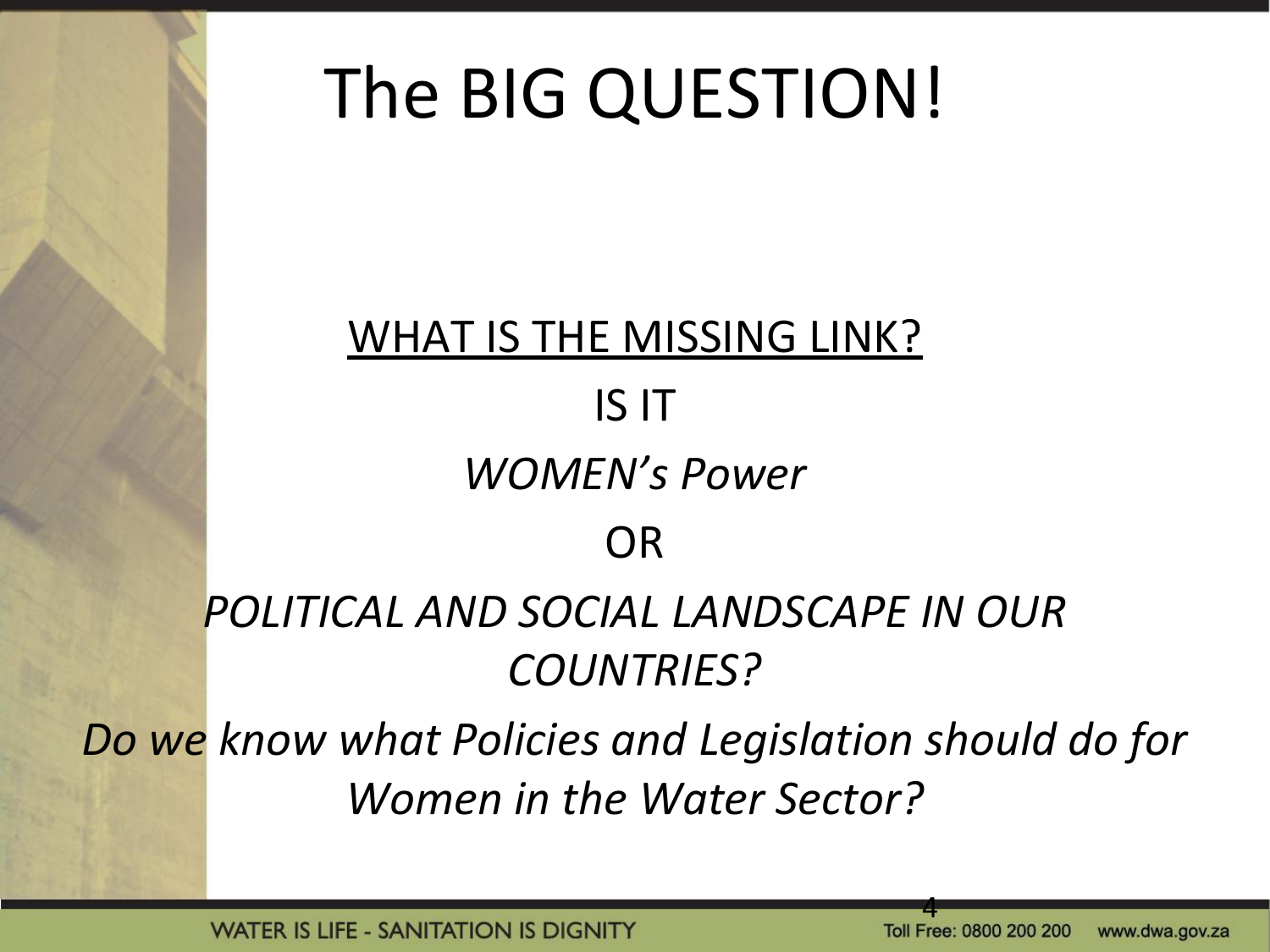### **The key Objectives in the Policies and Legislation of Water and Sanitation Sector Sectors in South Africa.**

**Key Deliverables of Water & Sanitation Sectors in RSA in line with Policy & Legislative Mandate**

.

#### **If These are the Objectives, what else is required?**

1. Using water for **promoting socio-economic** developmental agenda .

**2.Reducing inequality** through access to water and job creation .

3.Leveraging additional investments for **infrastructure development**

**4.Enabling rural communities** to use water for **rural livelihoods**.

**5.Promoting greater citizen participation in decision making** 

**6.Allowing for innovation and knowledge** generation.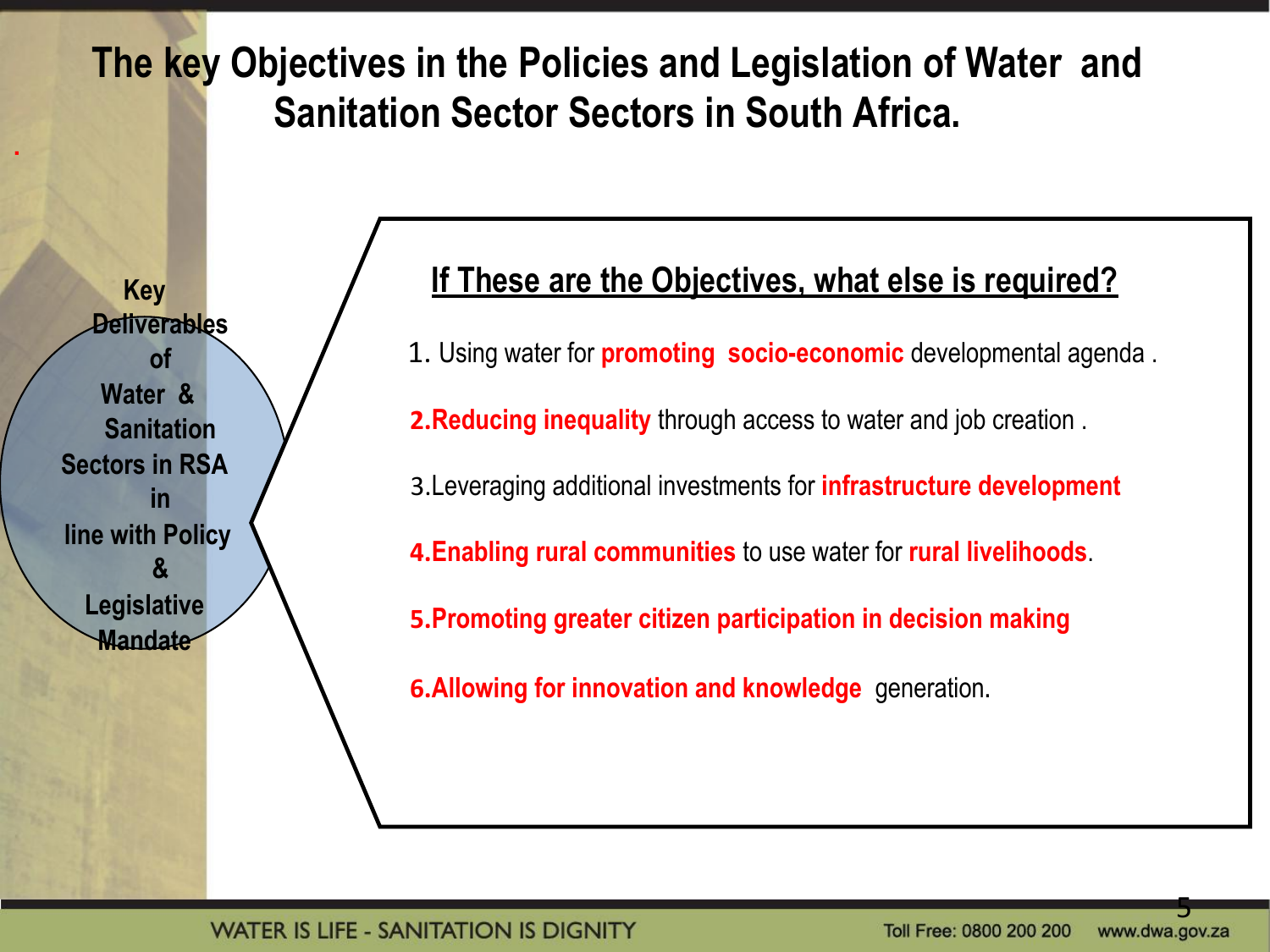

**WATER IS LIFE - SANITATION IS DIGNITY**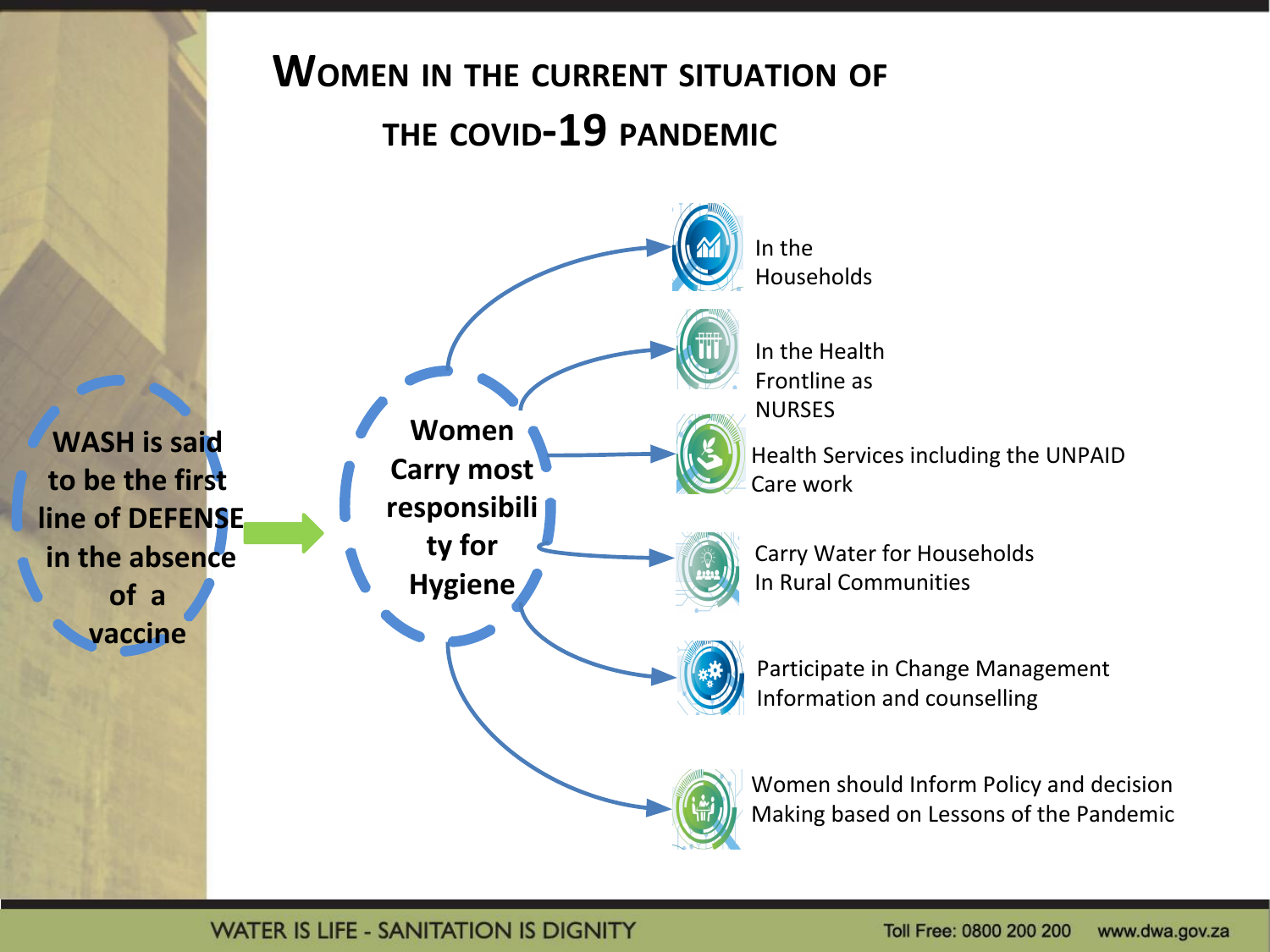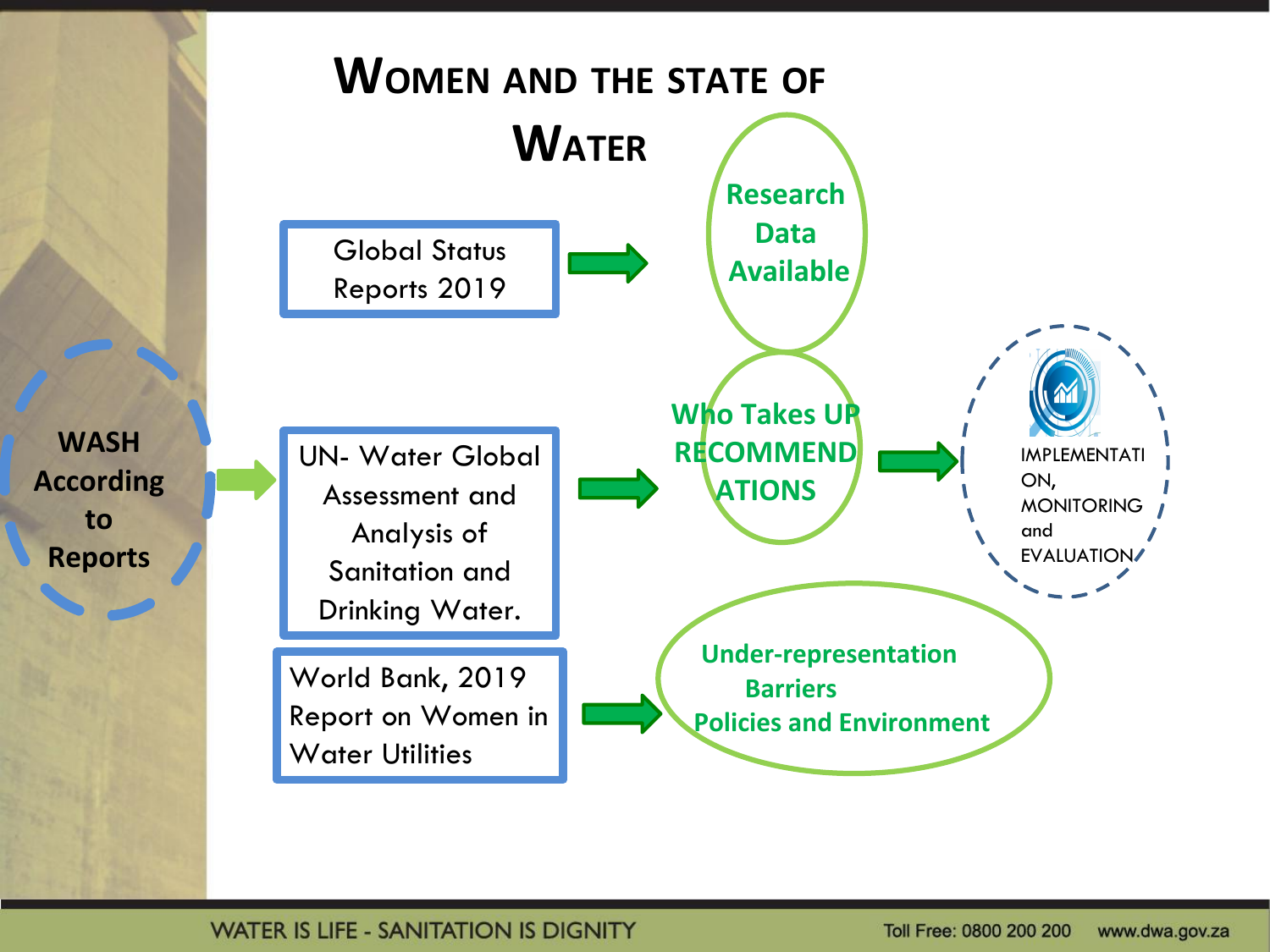# **Reflections**

WOMEN's SCORE CARD Ensure effective Women and Resilience in the Water Sector, How are we doing at all Levels? What should we do next?

Ī



 Revisit Women's Engagements with Governments, Politicians and Multilateral Organizations and all relevant stakeholders .

Ensure funding for Women's Empowerment and Gender Budgeting, as one of the interventions.

Water Resource Planning , MUST have Compliance Monitoring & Enforcement elements to support Policy, Devenosengentoraleipsian<del>dunatu</del>m **Resources** , Sharing knowledge & creating Allow Women to Participate in River Systems Operations and management, (improvement of river water quality) like RSA Adopt a River, Encourage women greater participation in the water business (Incubation Programmes and Wate**r Business Mentorships and Metworks**) Women's participation in water governance)

partnerships .

Toll Free: 0800 200 200 www.dwa.gov.za